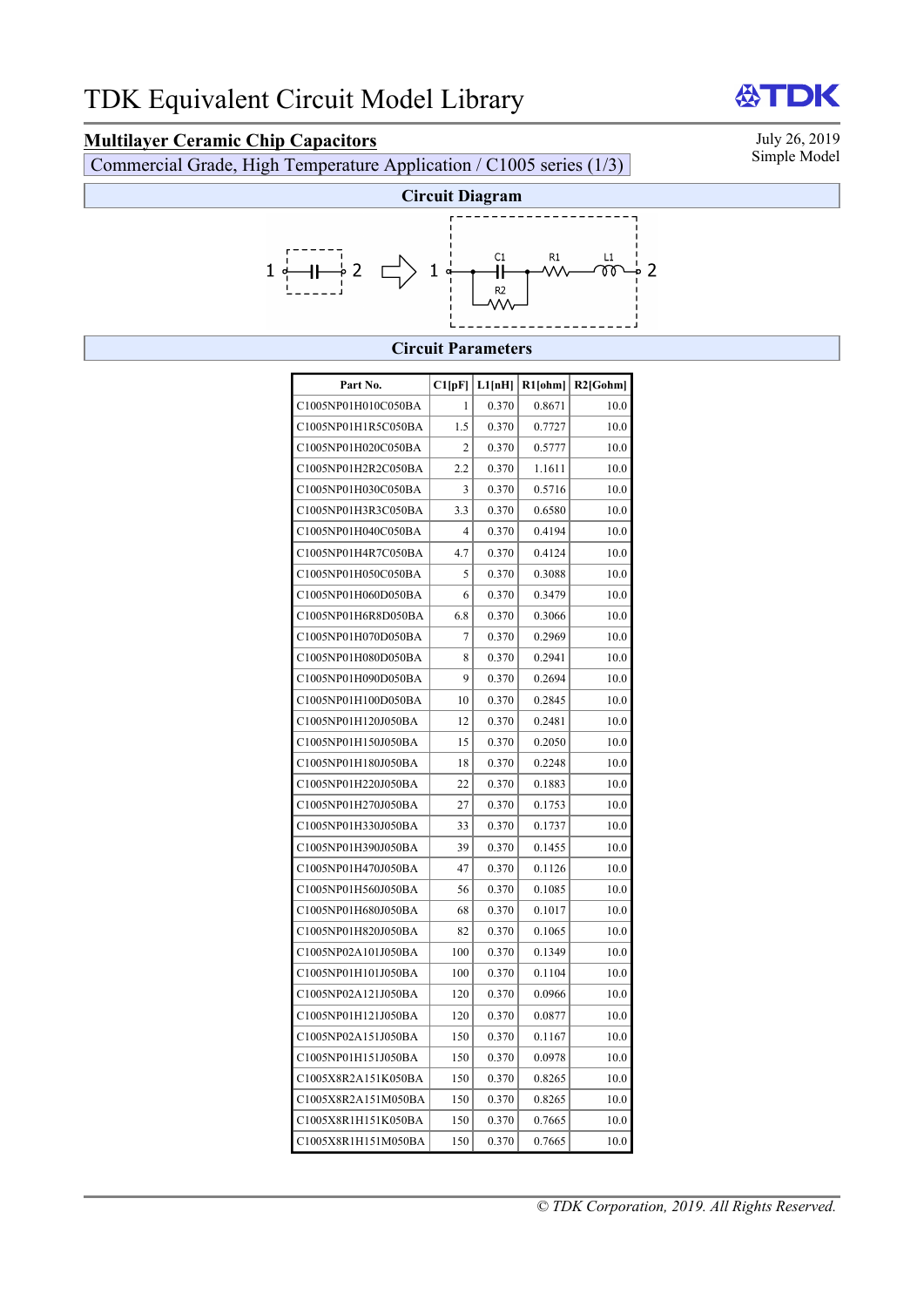**Multilayer Ceramic Chip Capacitors**<br>
Commercial Grade High Temperature Application / C1005 series (2/3) Simple Model Commercial Grade, High Temperature Application / C1005 series (2/3)



## **Circuit Parameters**

| Part No.            | C1[pF] | L1[nH] | $R1$ [ohm] | $R2$ [Gohm] |
|---------------------|--------|--------|------------|-------------|
| C1005NP02A181J050BA | 180    | 0.370  | 0.0941     | 10.0        |
| C1005NP01H181J050BA | 180    | 0.370  | 0.0761     | 10.0        |
| C1005NP02A221J050BA | 220    | 0.370  | 0.0917     | 10.0        |
| C1005NP01H221J050BA | 220    | 0.370  | 0.0687     | 10.0        |
| C1005X8R2A221K050BA | 220    | 0.370  | 0.5733     | 10.0        |
| C1005X8R2A221M050BA | 220    | 0.370  | 0.5733     | 10.0        |
| C1005X8R1H221K050BA | 220    | 0.370  | 0.5868     | 10.0        |
| C1005X8R1H221M050BA | 220    | 0.370  | 0.5868     | 10.0        |
| C1005NP02A271J050BA | 270    | 0.370  | 0.0883     | 10.0        |
| C1005NP01H271J050BA | 270    | 0.370  | 0.0704     | 10.0        |
| C1005NP02A331J050BA | 330    | 0.370  | 0.0794     | 10.0        |
| C1005NP01H331J050BA | 330    | 0.370  | 0.0667     | 10.0        |
| C1005X8R2A331K050BA | 330    | 0.370  | 0.4096     | 10.0        |
| C1005X8R2A331M050BA | 330    | 0.370  | 0.4096     | 10.0        |
| C1005X8R1H331K050BA | 330    | 0.370  | 0.3975     | 10.0        |
| C1005X8R1H331M050BA | 330    | 0.370  | 0.3975     | 10.0        |
| C1005NP02A391J050BA | 390    | 0.370  | 0.0676     | 10.0        |
| C1005NP01H391J050BA | 390    | 0.370  | 0.0540     | 10.0        |
| C1005NP01H471J050BA | 470    | 0.370  | 0.0506     | 10.0        |
| C1005X8R2A471K050BA | 470    | 0.370  | 0.3240     | 10.0        |
| C1005X8R2A471M050BA | 470    | 0.370  | 0.3240     | 10.0        |
| C1005X8R1H471K050BA | 470    | 0.370  | 0.3001     | 10.0        |
| C1005X8R1H471M050BA | 470    | 0.370  | 0.3001     | 10.0        |
| C1005NP02A471J050BA | 470    | 0.370  | 0.0621     | 10.0        |
| C1005NP01H561J050BA | 560    | 0.370  | 0.0643     | 10.0        |
| C1005NP01H681J050BA | 680    | 0.370  | 0.0561     | 10.0        |
| C1005X8R2A681K050BA | 680    | 0.370  | 0.2781     | 10.0        |
| C1005X8R2A681M050BA | 680    | 0.370  | 0.2781     | 10.0        |
| C1005X8R1H681K050BA | 680    | 0.370  | 0.2867     | 10.0        |
| C1005X8R1H681M050BA | 680    | 0.370  | 0.2867     | 10.0        |
| C1005NP01H821J050BA | 820    | 0.370  | 0.0475     | 10.0        |
| C1005NP01H102J050BA | 1,000  | 0.370  | 0.0408     | 10.0        |
| C1005X8R2A102K050BA | 1,000  | 0.370  | 0.1999     | 10.0        |
| C1005X8R2A102M050BA | 1,000  | 0.370  | 0.1999     | 10.0        |
| C1005X8R1H102K050BA | 1,000  | 0.370  | 0.2202     | 10.0        |
| C1005X8R1H102M050BA | 1,000  | 0.370  | 0.2202     | 10.0        |

**ATDK**